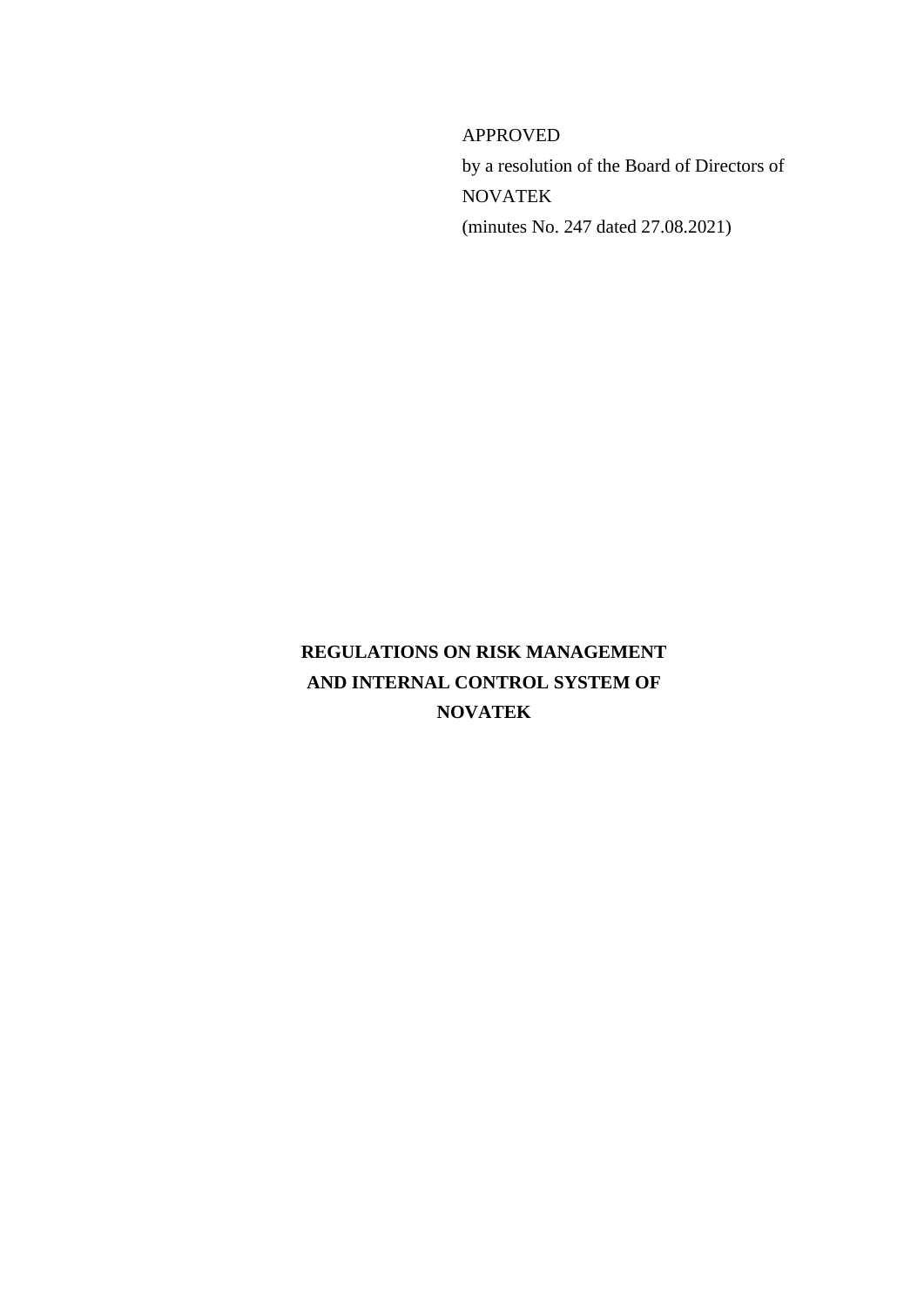# **CONTENTS**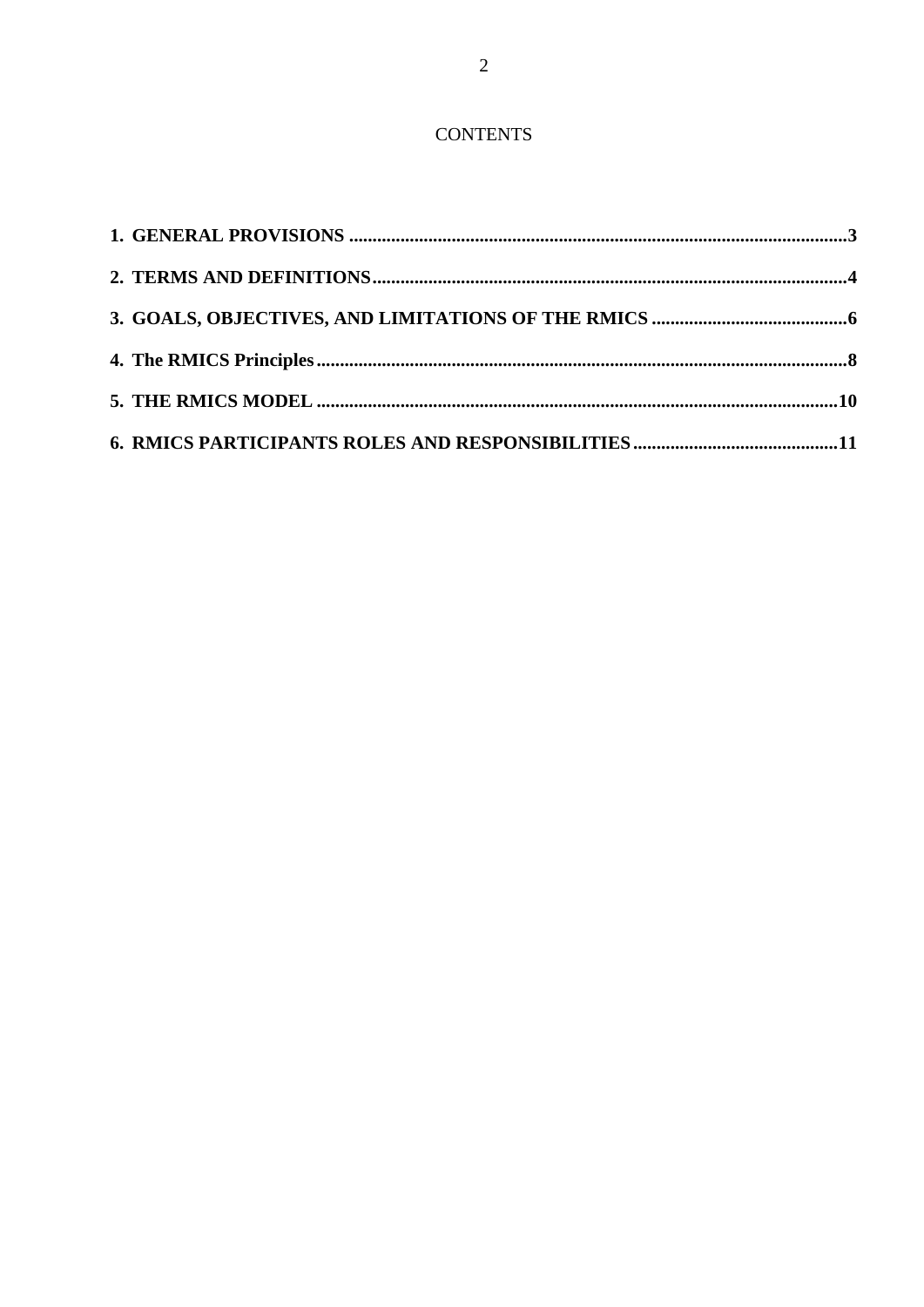#### <span id="page-2-0"></span>**1. GENERAL PROVISIONS**

#### **1.1. Purpose of the Document**

1.1.1. Regulations on Risk Management and Internal Control System of NOVATEK are internal regulations describing main principles and approaches, goals and tasks, list of participants of the Risk Management and Internal Control System of NOVATEK, as well as their obligations and cooperation procedure.

1.1.2. The regulations were developed in compliance with the laws of the Russian Federation and NOVATEK's Articles of Association, Regulations on NOVATEK's Board of Directors and Regulations on the Audit Committee of NOVATEK's Board of Directors,

#### **1.2. Scope of application**

1.2.1. The RMICS Regulations are applied to all types and lines of the Company's business.

1.2.2. The Company's RMICS principles and approaches shall be implemented in Controlled Entities through the established corporate governance mechanisms and other means of securing the Company's interests in relation to the Controlled Entities' business.

#### **1.3. Procedural framework**

1.3.1. The RMICS is organized and functions in compliance with the following methodological and regulatory documents on arrangement of risk management and internal control:

 Document (concept) of the Committee of Sponsoring Organizations of the Treadway Commission (COSO) — Enterprise Risk Management. Integrating with the Strategy and Performance (COSO ERM) (2017);

Document (concept) of COSO — Internal Control – Integrated Framework (2013);

- Concept of the Institute of Internal Auditors — IIA's Three Lines Model. Updated Three Lines of Defense model (2020);

 Risk management standards developed by the Federation of European Risk Management Association (2002 г.);

 GOST R ISO 31000-2019 National Standard of the Russian Federation — Risk management. Principles and Guidelines (2020);

 GOST R 58771-2019 National Standard of the Russian Federation — Risk Management. Risk Assessment Technology (2020);

 GOST R ISO 31000-2019 National Standard of the Russian Federation — Risk Management. Terms and Definitions (2012);

 GOST R 51901.7-2017 National Standard of the Russian Federation — Risk Management. Guidance for the implementation of ISO 31000 (2018).

1.3.2. The following recommendations of the Bank of Russia were used when organizing the RMICS and developing the Regulations: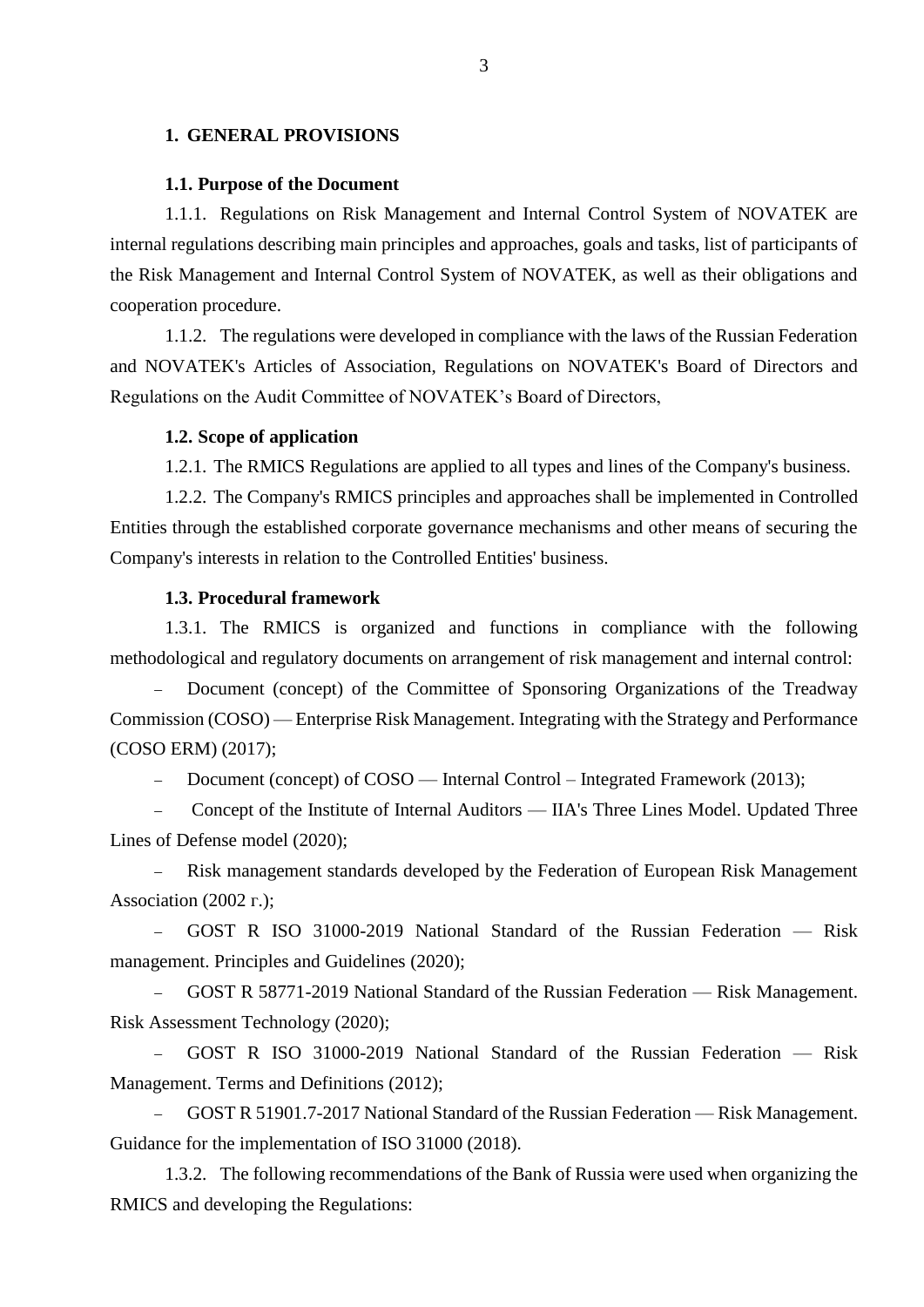Corporate Governance Code. Recommended by the letter of the Bank of Russia No. 06- 52/2463 dated April 10, 2014;

 Recommendations on organizing risk management, internal control, internal audit, work of audit committee of the board of directors (supervisory board) in public joint stock companies. Recommended by the information letter of the Bank of Russia No. IN-06-28/143 dated October 1, 2020;

## **1.4. Approval and revision procedure**

1.4.1. The Regulations, as well as all additions and modifications thereto shall be approved by the Board of Directors.

1.4.2. All matters which are not covered by the Regulations shall be governed by the applicable legislation of the Russian Federation, resolutions of the Board of Directors, and Internal Regulations.

1.4.3. If as a result of a change in the applicable legislation of the Russian Federation certain requirements of these Regulations come into contradiction with them, such requirements shall become null and void, and until the necessary changes are introduced, the Regulations shall be applied to the extent not contradictory to the legislation of the Russian Federation.

1.4.4. The revision of the Regulations may be initiated by members of the Board of Directors, Audit Committee, members of the Management Board, Internal Control Division, and the Risk Control Division of the Company.

# <span id="page-3-0"></span>**2. TERMS AND DEFINITIONS**

For the purpose of these Regulations the following terms (used in these Regulations with a lowercase letter) shall have the meaning assigned to them hereunder:

**2.1. Business Process**– a set of functionally interrelated activities, the performance of which leads to producing a meaningful result in the process of creating and selling products of the Company or Controlled Entities.

**2.2. Opportunity** is a potential event that may have a positive impact on achieving the Company's goals, as well as reveal new areas for development of the Company and earning profit in the future.

**2.3. Corporate Governance** – system of relationships between the Executive Bodies, Board of Directors and its committees, shareholders, and other stakeholders.

**2.4. Risk Management Measures** – a set of practical actions developed and implemented by the Risk Owner to prevent or minimize the negative impact of risk on the achievement of the Company's goals.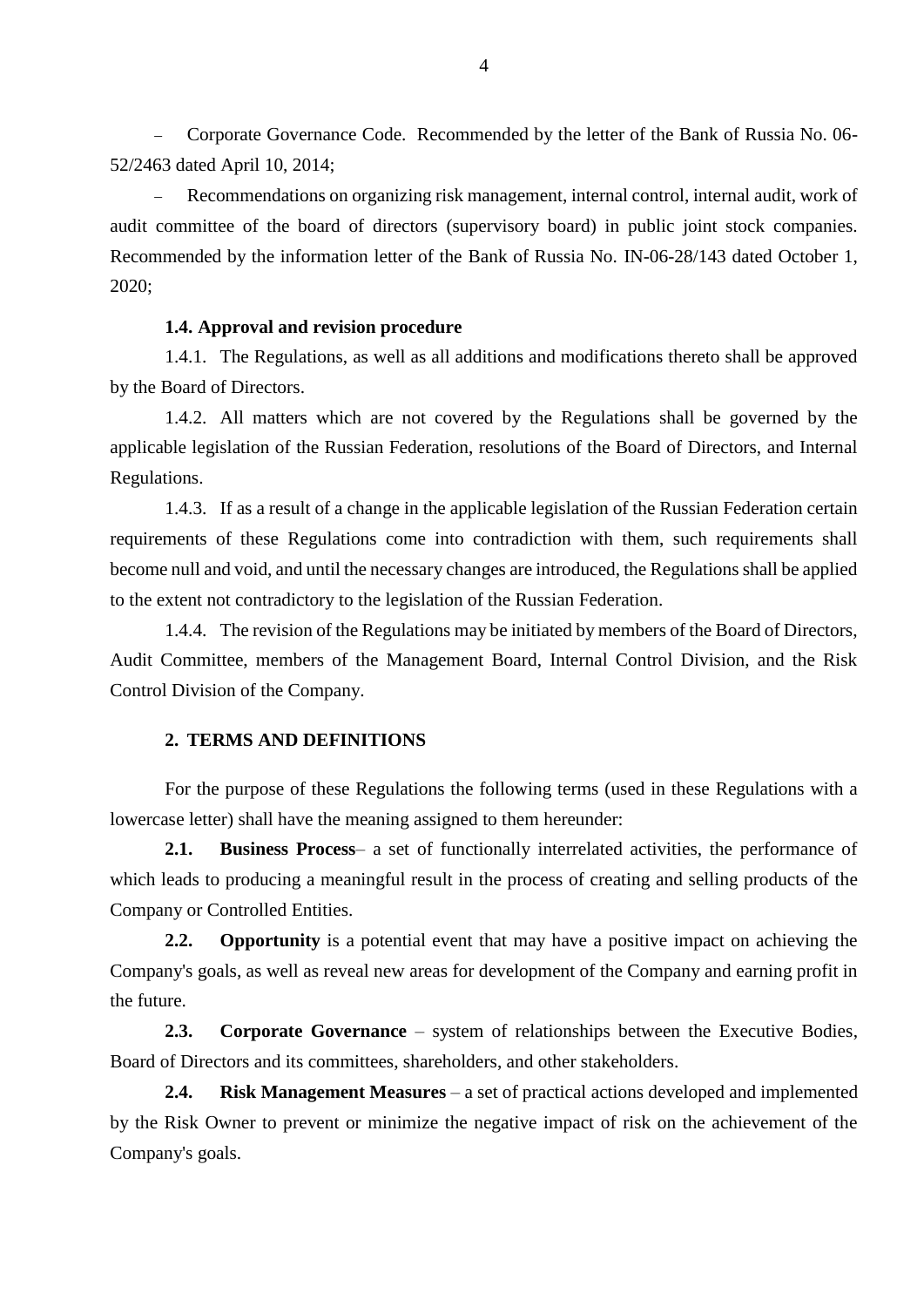**2.5. Risk** – a potential event which may have negative impact on the achievement of the Company's goals or its future development prospects.

**2.6. Risk Culture** – an understanding of risk management approaches and procedures shared by all management bodies and employees of the Company and a responsible attitude to potential risks in their work.

**2.7. Management** – Chairman of the Management Board, members of the Management Board, heads of business units.

**2.8. Risk Scenario** – the most probable set of causes and consequences of a risk, and the impact of a possible risk occurrence on the performance of the Company, its structural or standalone subdivision.

For the purpose of these Regulations, the following terms (used in these Regulations with a capital letter) shall have the meaning assigned to them hereunder:

**2.9. Risk Probability** – forecast of a possible future risk/opportunity occurrence, with quantitative or qualitative estimates.

**2.10. Risk Owner** – the management and employees of the Company who, in accordance with the procedure established by the Company, identify and assess a particular risk, as well as develop and implement measures to manage it.

**2.11. Executive Bodies** – the Management Board and the Chairman of the Management Board.

**2.12. Risk Map**– an aggregate of all the Company's risks, identified and controlled during the given forecasting period, which are mapped and updated according to the Company's established procedure.

**2.13. Quantitative Risk Assessment** – amount of the possible consequences of the risk scenario occurrence in value terms.

**2.14. Audit Committee** – Audit Committee of the Company's Board of Directors.

**2.15. Controlled Entity** shall mean a business entity including one set up outside Russia, in which the Company has a direct or indirect participation.

**2.16. Controlling Bodies** – the Company's independent subdivisions, the objectives and functions of which include financial control, information security, audits and checks, risk management control, quality control, legal assistance, as well as other control functions.

**2.17. Internal Regulations** are internal documents of the Company binding within the Company, regulating certain intra-company relationship by establishing, changing or cancellation of long-term rules of conduct, intended for repeated use (such as guidelines, regulations, procedures, rules, by-laws, standards).

**2.18. Company** is NOVATEK Joint-Stock Company (NOVATEK JSC).

**2.19. General Meeting of Shareholders** is the Company's supreme governing body.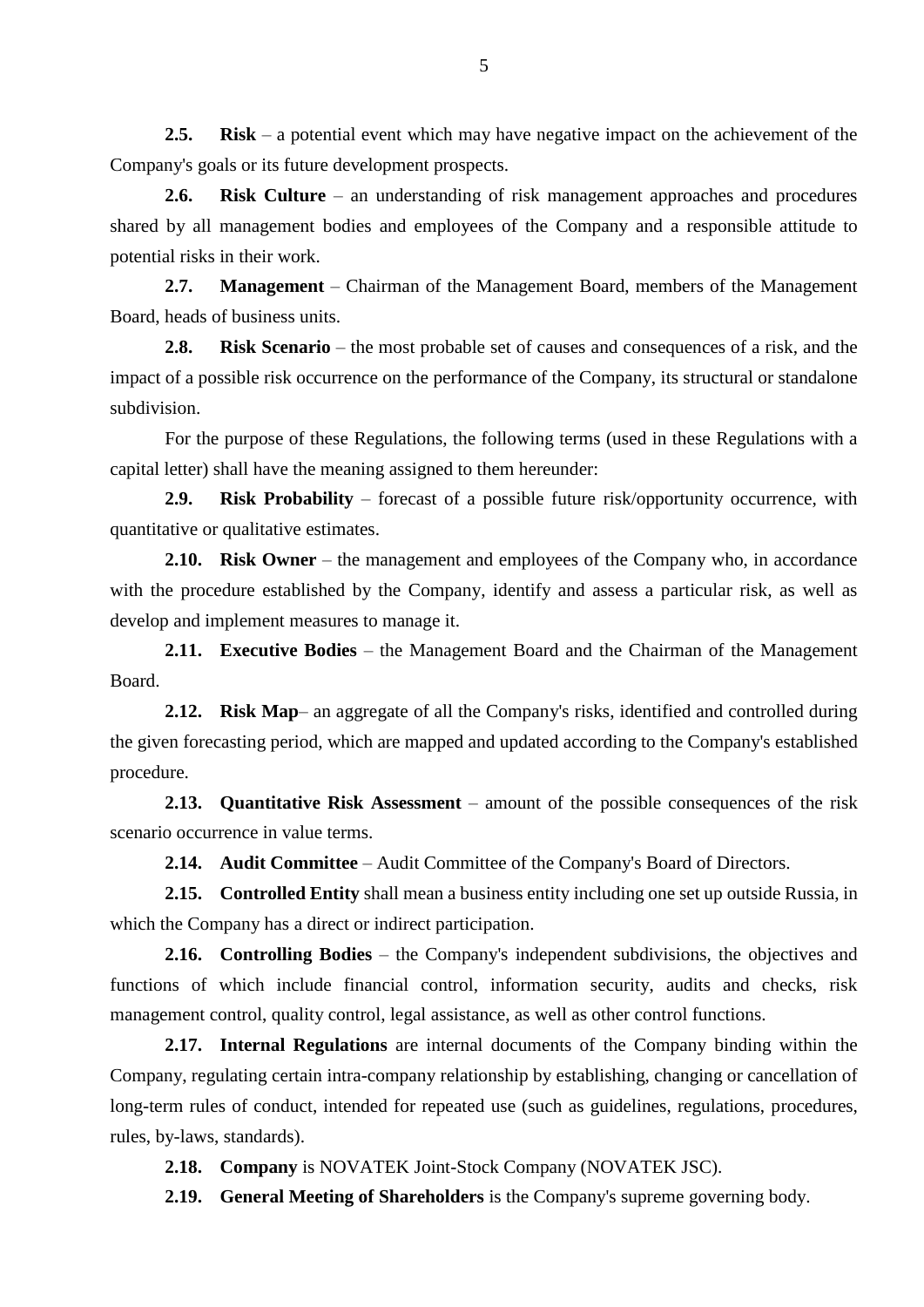**2.20. Regulations** are NOVATEK's Regulations on Risk Management and Internal Control System.

**2.21. Revision Commission** is a body of the Company elected by the Company's General Meeting of Shareholders in order to exercise oversight of the Company's financial and business activity.

**2.22. Regulatory authorities** are state authorities, as well as organizations that exercise oversight of and/or determine procedures for organizing internal control and risk management of issuer companies (joint stock companies) in the Company's countries of operation, including, but not limited to: the Government of the Russian Federation, the Bank of Russia, stock exchanges and commodities exchanges.

**2.23. Risk Appetite** is the acceptable or maximum allowable risk size that the Company is ready to take while pursuing its operational and strategic goals.

**2.24. Heads of business units** are heads of the Company's separate structural units and standalone subdivisions, as well as Deputy Chairmen of the Management Board who are not members of the Management Board and Directors for areas of business activities.

**2.25. Risk management and internal control system (RMICS)** is a set of organizational measures, methods, procedures, norms of corporate culture and actions taken by the Company to achieve an optimal balance between the growth of the Company's value, profitability and risks, to ensure financial stability of the Company, effective conduct of business activities, safeguarding of assets, compliance with legislation, the Company's Internal Regulations and timely preparation of good-faith reporting.

**2.26. The Board of Directors** is the Company's management body responsible for the general management of the Company's activities.

**2.27. The Internal Audit Division (IAD)** is a standalone structural subdivision of the Company that performs internal audits.

**2.28. Risk Control Department (RCD)** is an independent structural subdivision of the Company, which develops and implements a unified approach to organizing insurance protection and risk management.

# <span id="page-5-0"></span>**3. GOALS, OBJECTIVES, AND LIMITATIONS OF THE RMICS**

## **3.1. Goals of the RMICS**

The goals of the RMICS are:

provision of reasonable assurance of achievement of the Company's goals;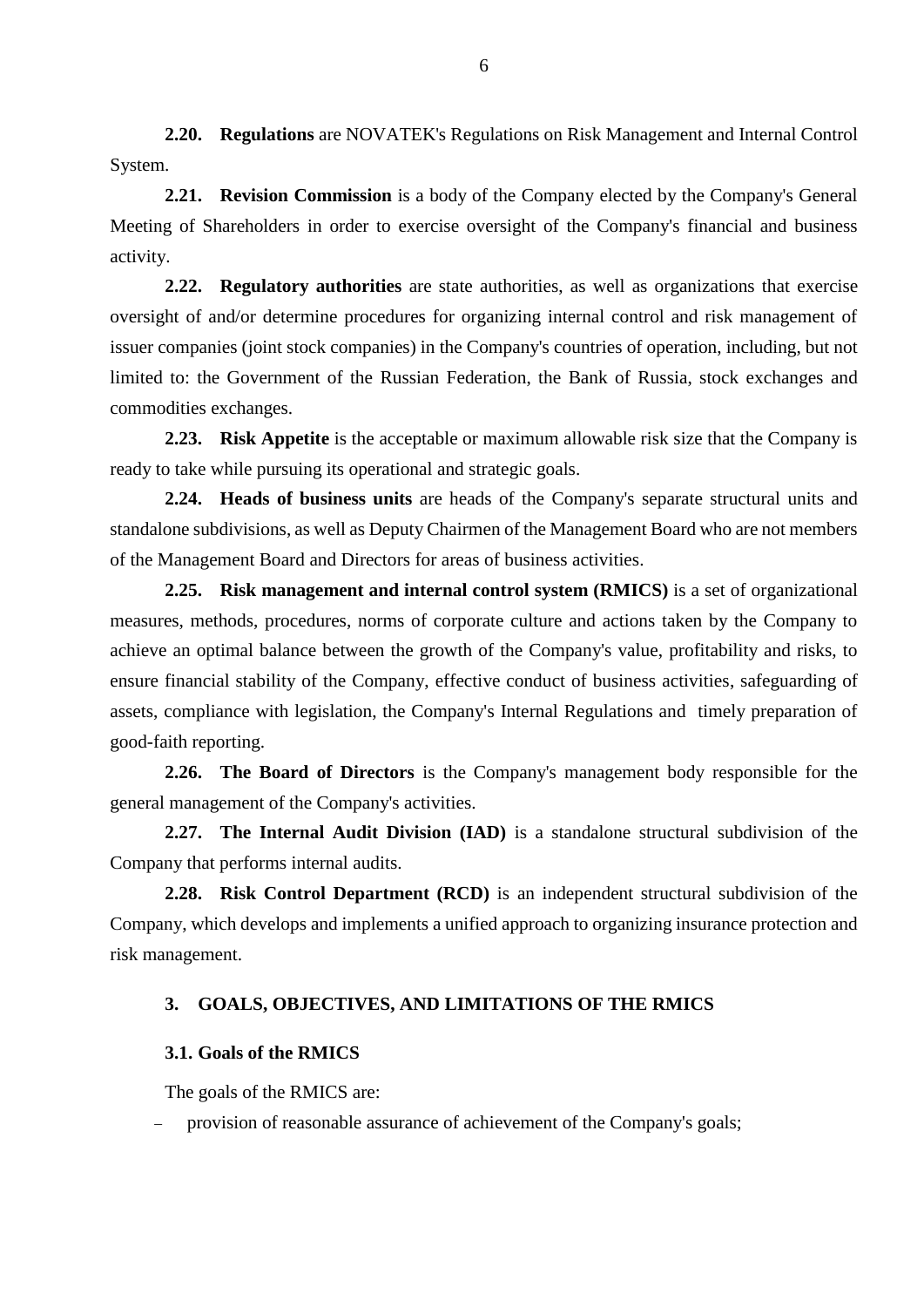Ensuring proper control over the Company's financial and business operations to protect the rights and lawful interests of the Company's shareholders and, in cases stipulated by the laws of the Russian Federation or another country where the Company operates, other stakeholders.

#### **3.2. Objectives of the RMICS**

The objectives of the RMICS are:

1) increasing the stability and efficiency of the Company's financial and economic activities;

2) ensuring the safety of assets, controlling and increasing the efficiency of the use and distribution of the Company's resources;

3) timely identification of deficiencies, deviations and violations of internal control procedures, supporting a systematic process for identifying and assessing risks and opportunities that affect the achievement of the Company's strategic and operational goals;

4) development of measures to eliminate identified deficiencies in internal control and risk management procedures that prevent or may prevent the Company from achieving its goals, and control over their implementation;

5) providing advisory support to managers and employees of the Company on relevant risk management and internal control issues and developing measures to improve the efficiency of the RMICS;

6) ensuring that the Executive Bodies, the Audit Committee and the Board of Directors are regularly informed of the results of risk management and internal control activities;

7) controlling compliance with the laws of the Russian Federation and other countries where the Company operates and all the Company's Internal Regulations, including on certain issues of corporate governance;

8) making accounting (financial), statistical, management, and other reporting of the Company accurate and complete;

9) arranging for sharing with shareholders, investors, Regulatory Authorities, external auditors, partners in joint ventures and, in cases stipulated by the legislation of the Russian Federation or other country where the Company operates, other authorized organizations of information about the practices and instruments of risk management and internal control applied in the Company;

10) developing a risk culture in the Company.

# **3.3. The RMICS constraints**

3.3.1. In carrying out its activities, the Company is mindful of the fact that even the most perfect RMICS cannot guarantee the achievement of the Company's goals due to the following real constraints:

- the subjectivity of the judgments of the Company's managers and employees, which form the basis of management decisions;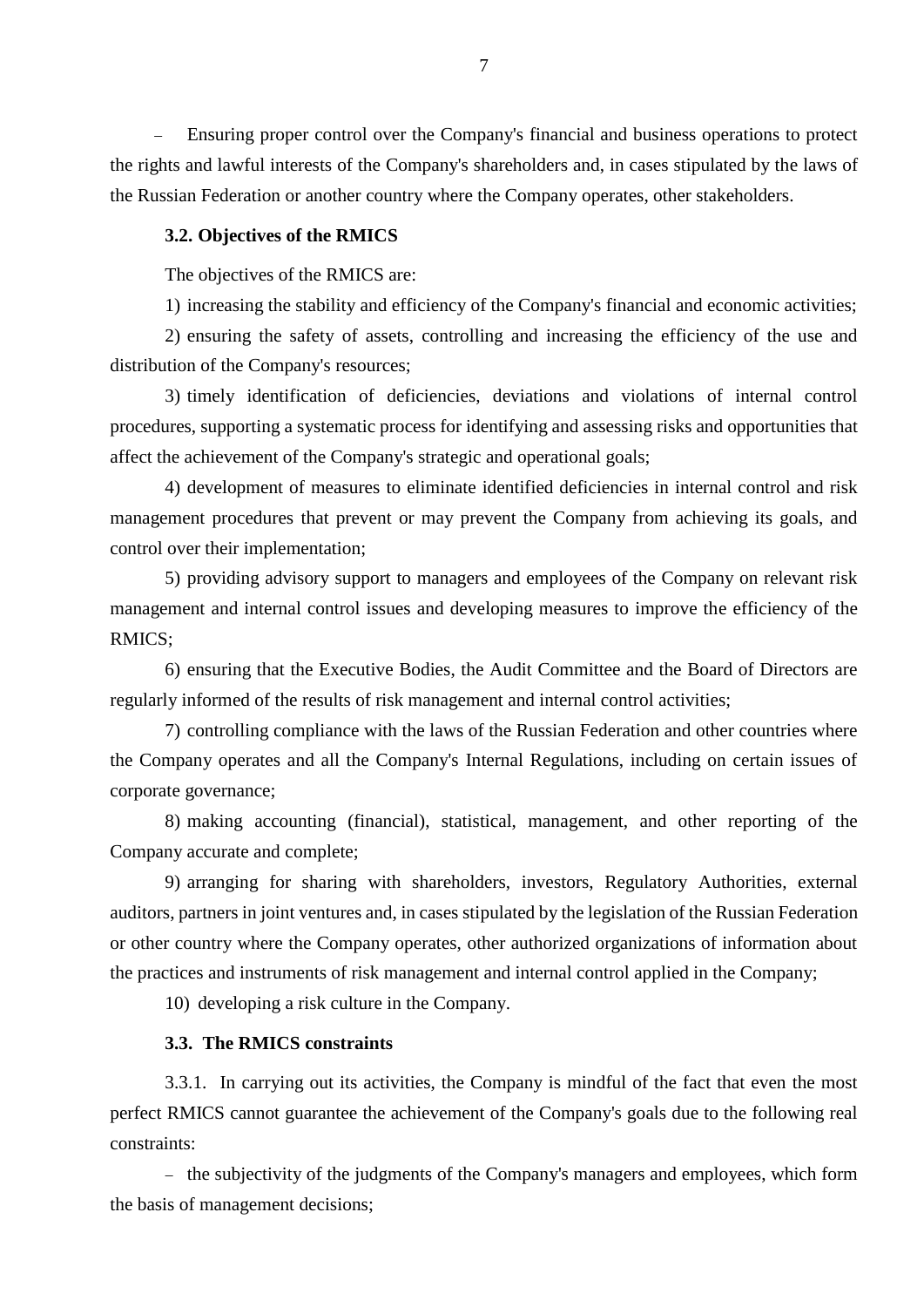- the uncertainty of the future and the impossibility to fully guarantee the accuracy of behavior forecast and risk assessment;

- intentional or unintentional violations by the Company's executives and employees expressed in concealment, provision of incomplete information on risks and/or failure to implement developed risk management measures;

- the influence of external unforeseen (force majeure) events beyond the Company's control.

3.3.2. In order to reduce the negative impact of subjective constraints on the risk management process, the Company has a multi-level RMICS, which provides for the assignment of authority and responsibility for all decisions made in the Company:

1) at the strategic level – the Board of Directors and the Audit Committee of the Board of Directors;

2) at the tactic level – the Chairman of the Management Board, the Management Board, IAD, Revision Commission;

3) at the organizational level – Management Board members, RCD, heads of business units; 4) at the operational level – all employees of the Company.

# <span id="page-7-0"></span>**4. The RMICS Principles**

The RMICS is organized and functions in compliance with the following principles:

## **4.1. The principle of consistency and integration**

The RMICS is an integral part of the corporate governance system, integrated with Company's planning systems, projects and programs management systems, process safety management system and other control systems. Risk management processes and internal control procedures shall integrate in all business processes of the Company.

## **4.2. The principle of structuredness and comprehensiveness**

The RMICS applies at all levels of corporate governance, in all structural and standalone units of the Company.

## **4.3. The fit for purpose principle**

The risk management shall be based on the established strategic and operational targets of the Company, taking into account the set value of Risk Appetite.

## **4.4. The principle of continuity**

The RMICS is implemented on a constant basis, enabling timely risk identification and development of risk management activities.

# **4.5. The principle of responsiveness and adaptability**

The RMICS organization ensures its timely improvement, development and adjustment required to achieve the RMICS purposes in changing parameters of external environment.

## **4.6. The economic efficiency principle**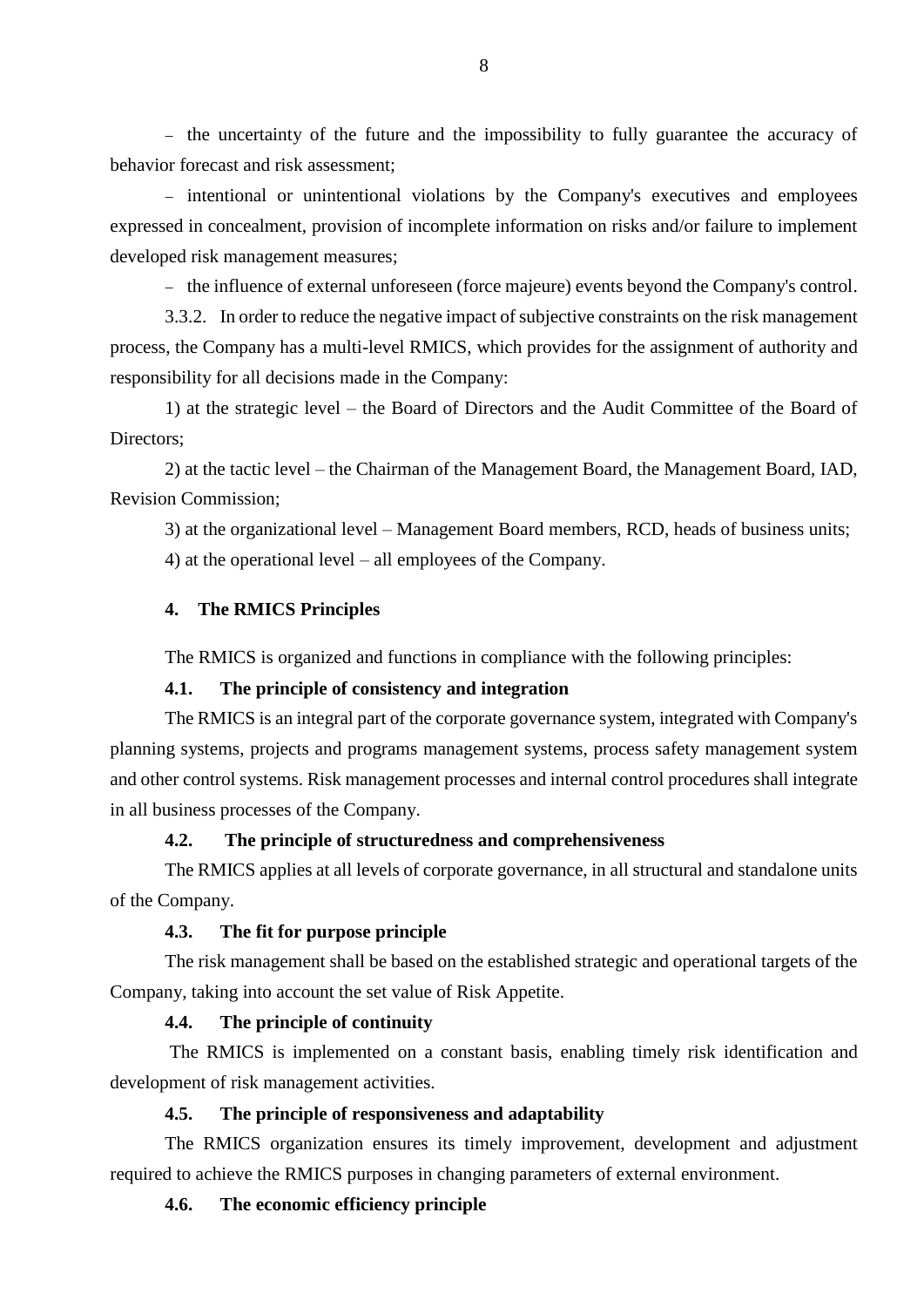Resources aimed at implementation of risk management activities and internal control procedures shall be comparable with the assessment of the possible impact of risks and justified by economic efficiency from mitigation of impact of risks on the achievement of the Company's goals.

## **4.7. The principle of the common regulatory space**

The risks management processes and internal control procedures shall be implemented based on common principle and approaches, terminology, methodology and reporting principles applicable in the Company.

## **4.8. Principle of segregation of powers, duties and responsibilities**

The distribution of powers, duties and responsibilities among the RMICS participants shall be done based on their roles in the process of development of managerial decisions and control over their implementation, and ensure elimination or significant mitigation of risks. At the same time each employee of the Company shall bear the responsibility for risk management within the functional tasks, provided for by his job description and the employment contract with the Company.

## **4.9. The principle of cooperation and collegiality**

This principle implies the agreed actions of all the RMICS participants intended to achieve common goals and objectives. Development of risk management activities and internal control procedures with regard to objectives of several structural or standalone divisions of the Company shall be done based on joint decisions.

## **4.10. The principle of basing on the best available information**

The information formed in the process of the RMICS functioning is of high quality, full and available, which allows to monitor and provide objective assessment of the RMICS efficiency.

# **4.11. The principle of professionalism and competence**

The Company's employees whose job duties include the implementation of risk management and internal control procedures have sufficient knowledge and skills to implement efficient RMICS procedures and measures and constantly improve their qualifications.

# **4.12. The principle of pro-activity and risk-oriented approach to activity**

Implementation of the RMICS procedures is aimed at timely identification of risks and development of measures to prevent or reduce the impact of risk (or maximize the effects of opportunities), rather than minimizing the consequences of already occurred risks or violations.

#### **4.13. The principle of awareness and timeliness of communication**

Information on risks and deviations from approved plans and procedures is provided in a timely manner to managers and employees of the Company responsible for decision-making. Information exchange is performed within the Company both vertically from top downward and from the bottom upwards, and horizontally.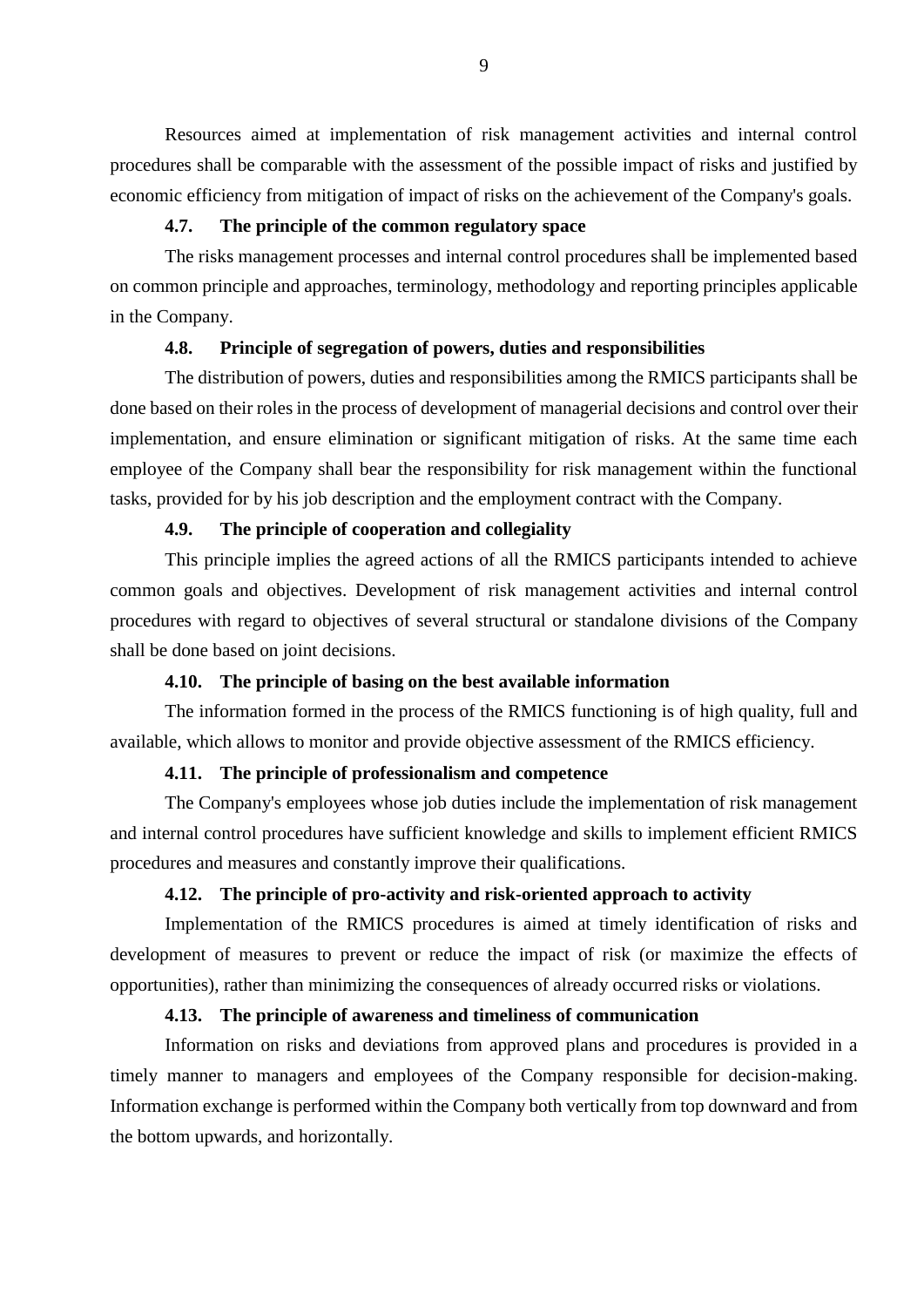## **4.14. The principle of improvement**

On the one hand, risk management and internal control are aimed at constantly improving the efficiency of activities, optimization of business processes and organizational structure of the Company, ensuring the achievement of the Company's goals; on the other hand, all elements of the RMICS, including procedures and methods, are constantly being improved, taking into account the Company's goals, changes in the external environment and innovations in world practice.

#### **4.15. The principle of interest and leadership**

The Company's managers ensure the spread of knowledge and skills in the field of risk management within the Company, contribute to the development of the corporate culture of compliance with the RMICS principles and the adoption of decisions taking into account risks. Involvement of decision-makers in risk management processes at all levels of the Company's management ensures an appropriate level of development of the risk management system and its compliance with the requirements of internal and external environment.

#### **5. THE RMICS MODEL**

<span id="page-9-0"></span>5.1. The RMICS functioning is implemented on all management levels and covers all business processes, structural and standalone units of the Company.

5.2. The RMICS includes arrangement of three lines of efficient cooperation between all participants of the RMICS:

 *Line 1. "Continuous control": identification, development and implementation of measures to eliminate/mitigate impact of/prevent the RMICS deficiencies and risks.* 

Ensured by Risk Owners at the operating level of the Company management. Includes prompt elimination of the RMICS deficiencies and risks, as well as development and timely implementation of the elimination of deficiencies and risks within the functional tasks and the scope of responsibility of Risk Owners.

*Line 2. "Internal control and supervision": efficiency control, prevention.* 

Includes provision of additional knowledge, monitoring and assistance in resolving problems of Risk Owners. Performed by Controlling Structural Units.

 *Line 3. "Internal audit": provision of independent and unbiased guarantees and recommendations to Executive Bodies, Board of Directors, Audit Committee and General Meeting of Shareholders with respect to the RMICS adequacy and efficiency.*

Ensured by Controlling Structural Units, Audit Committee, Board of Directors and Executive Bodies. The IAD performs the RMICS efficiency and adequacy checks in the Company's structural and standalone units to efficiently prevent risks. The Audit Committee exercises overall control over the RMICS functioning.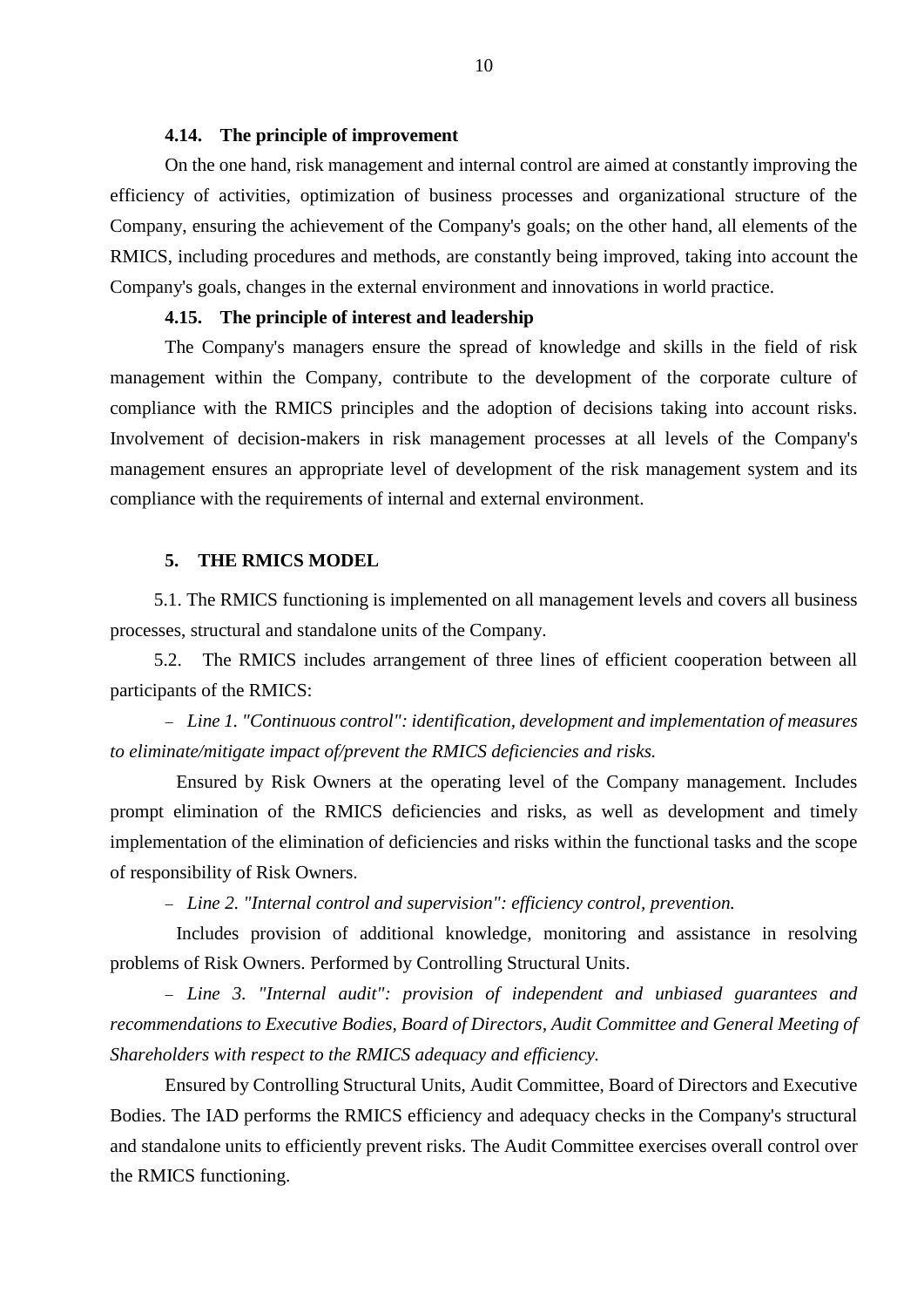Functions and obligations of participants of all three lines of the RMICS cooperation are defined in the section 6 of these Regulations.

5.3. In order to assess the impact of risks on operational and strategic goals of activities, a Risk Appetite value approved by the Board of Directors shall be established within the Company.

5.4. A systematic risk management activity is arranged within the Company. It includes risk identification and assessment, as well as development of risk management measures and regular control over the efficiency of these activities.

5.5. Risk Map is updated on a regular basis in accordance with the following procedure:

 All the identified Company's risks have a quantitative assessment of impact on the Company's goals in accordance with likelihood scenarios of each risk occurrence taking into account the risk occurrence over previous periods;

 two main tools to assess impact of risks of the Company's activities are used within the Company: Risk Probability and Quantitative Risk Assessment;

 all identified risks are ranked according to the scale of the established values of the Risk Appetite, which makes it possible to determine the degree of criticality of each risk in order to achieve the Company's goals;

 The Risk Map with all identified risks is submitted to the Management Board and the Audit Committee for review.

5.6. RMICS is aimed at identifying the complete spectrum of risks and opportunities in order to make effective management decisions aimed at maximizing shareholder returns and development of the Company.

5.7. The Company conducts an annual internal performance evaluation of the RMICS, the results of which are reported to the Audit Committee and the Board of Directors.

5.8. As part of the RMICS, the Company has established a set of measures to prevent corruption, including but not limited to approval of the anticorruption policy.

5.9. Seeking to maintain a high level of trust in the Company, to ensure compliance with international standards of business ethics, and to prevent and intercept fraud and corruption, the Company has established a Safety Hotline as well as a hotline for reporting violations of the Code of Business Conduct and Ethics to the Internal Audit Division.

# <span id="page-10-0"></span>**6. RMICS PARTICIPANTS ROLES AND RESPONSIBILITIES**

The RMICS functioning is ensured by the following participants in accordance with the responsibilities, powers and liabilities assigned to them on the following matters:

## **6.1. Board of Directors**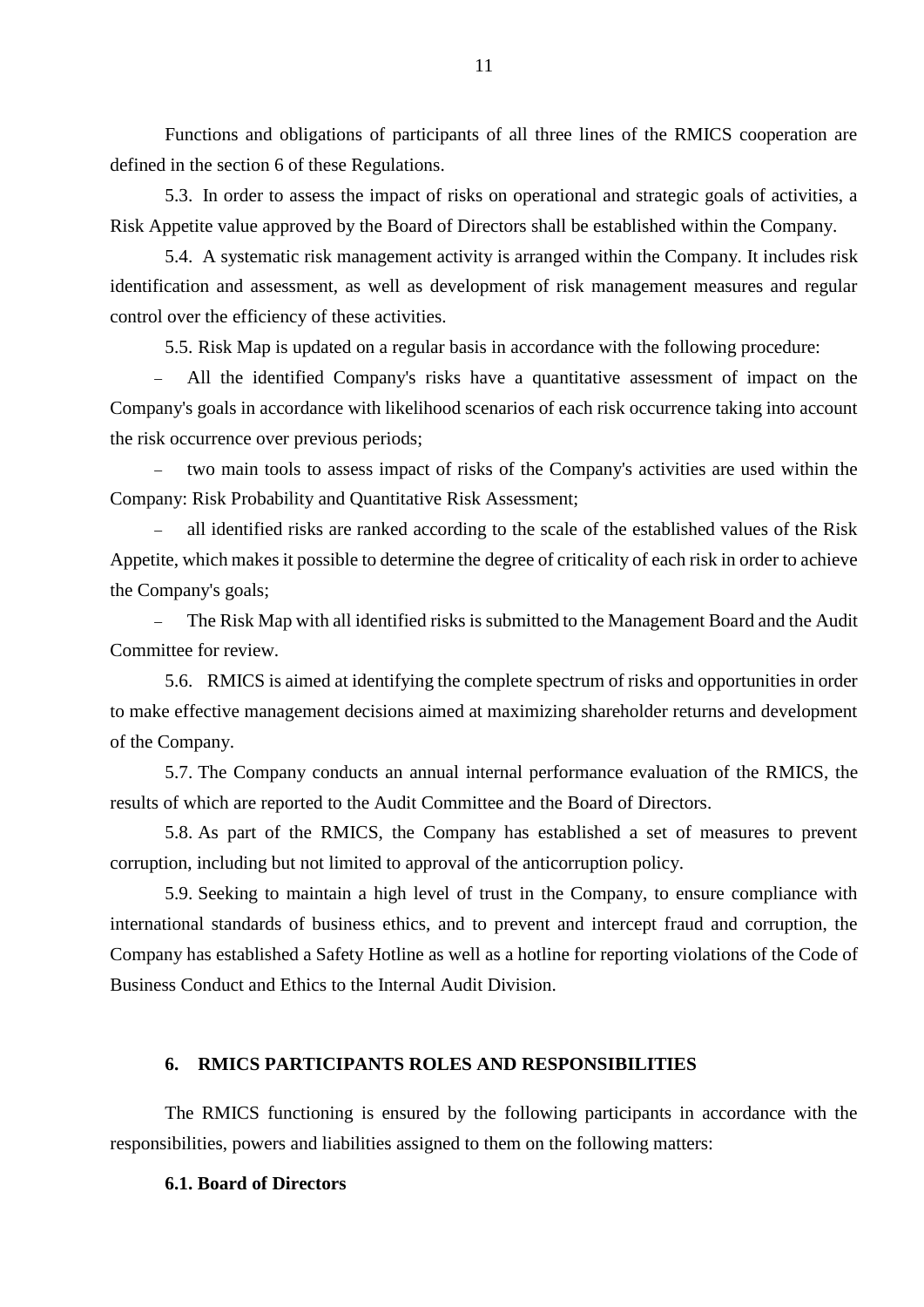1) approves Internal Regulations which determine the Company's internal control, internal audit and risk management policies, including principles and approaches to organizing the Company's RMICS;

2) approves the Risk Appetite;

3) at least once a year reviews RMICS organization, functioning and efficiency matters, including RMICS evaluation results, provides recommendations on its improvement, if necessary.

## **6.2. Audit Committee**

1) controls the reliability and efficiency of RMICS and corporate governance system, including assessment of efficiency of the risk management and internal control procedures of the Company, corporate governance practices, and preparation of suggestions on their improvement;

2) analyses and assesses the implementation of the risk management and internal control policy;

3) controls the procedures ensuring compliance by the Company with the legal requirements of the Russian Federation and other countries where the Company operates, as well as ethical norms, rules and procedures of the Company, regulations of stock exchanges where securities of the Company and Controlled Entities are listed;

4) analyzes and evaluates the implementation of conflict of interest principles set out in Internal Regulations;

5) performs preliminary review and provides recommendations on decisions to be made by the Board of Directors regarding matters set out in clause 6.1 hereof;

6) reviews regular reporting on the results of IAD and RCD activities.

## **6.3. Chairman of the Management Board**

1) ensures the establishment and maintenance of RMICS functioning;

2) ensures implementation of the decisions made by the Board of Directors regarding the organization of RMICS;

3) distributes authorities, responsibilities, and liability among the members of the Management Board regarding risk management and internal control within the functional area of the Company's activities entrusted to them;

4) coordinates the preparation of periodic reporting for the Board of Directors on the results of RMICS functioning.

# **6.4. Members of the Management Board**

1) distribute authorities, responsibilities, and liability regarding the development and execution of risk management procedures and internal audit among Heads of the Company's units subordinated to them within their area of responsibility;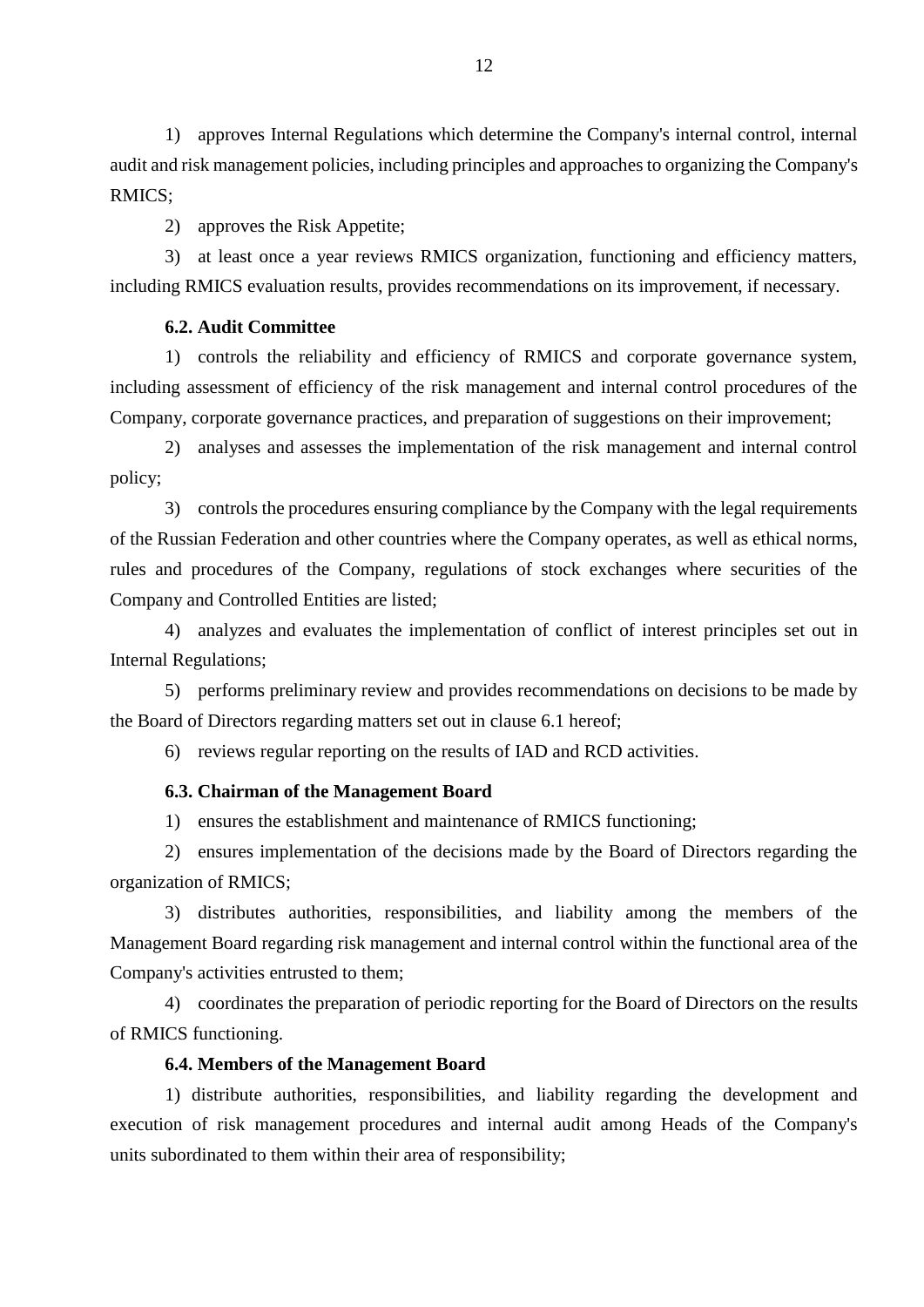2) organize risk identification and assessment activities and develop risk management measures in the process of achieving the Company's established goals and making management decisions regarding the Company's structural and standalone units controlled by them and activities overseen by them in accordance with the procedure established by these Regulations and other Internal Regulations in the field of RMICS.

## **6.5. Risk Control Division**

1) Exercises overall coordination and operational control over risk management processes by the Company's structural and separate subdivisions, and assesses the effectiveness of risk management measures;

2) develops methodological documents to support the risk management process;

3) organizes training in the field of risk management and internal control for managers and employees of the Company and Controlled Entities;

4) analyzes the risk portfolio of the Company and Controlled Entities, generates consolidated reports on risks (Risk Map) with regular updates (at least once a year) and informs the Executive Bodies, Audit Committee and Board of Directors about the effectiveness of the risk management process;

5) Develops proposals for a response strategy and reallocation of resources with respect to the management of relevant risks (including through insurance);

6) develops, formalizes and maintains a centralized approach to the organization of insurance coverage of the Company and Controlled Entities (except for voluntary medical and personal types of insurance); controls the completeness of insurance coverage of risks and timeliness of insurance contracts of the Company and Controlled Entities, completeness and timeliness of receipt of insurance compensation upon the occurrence of an insured event.

# **6.6. Revision Commission**

1) 1) confirms reliability of data contained in the Company's annual report, annual accounts and other reports and financial statements;

2) analyzes the Company's financial state, reveals reserves to improve the Company's financial standing and develops recommendations to the Company's management bodies;

3) Organizes and conducts inspections (audits) of the Company's financial and business activities in the areas provided for by the Company's Articles of Association.

#### **6.7. Heads of business units**

1) create, maintain, and monitor the effectiveness of the RMICS within their functional scope in accordance with the principles and approaches established by these Regulations;

2) organizes risk identification and risk assessment activities and develops risk management measures while achieving the established goals of the Company and making management decisions